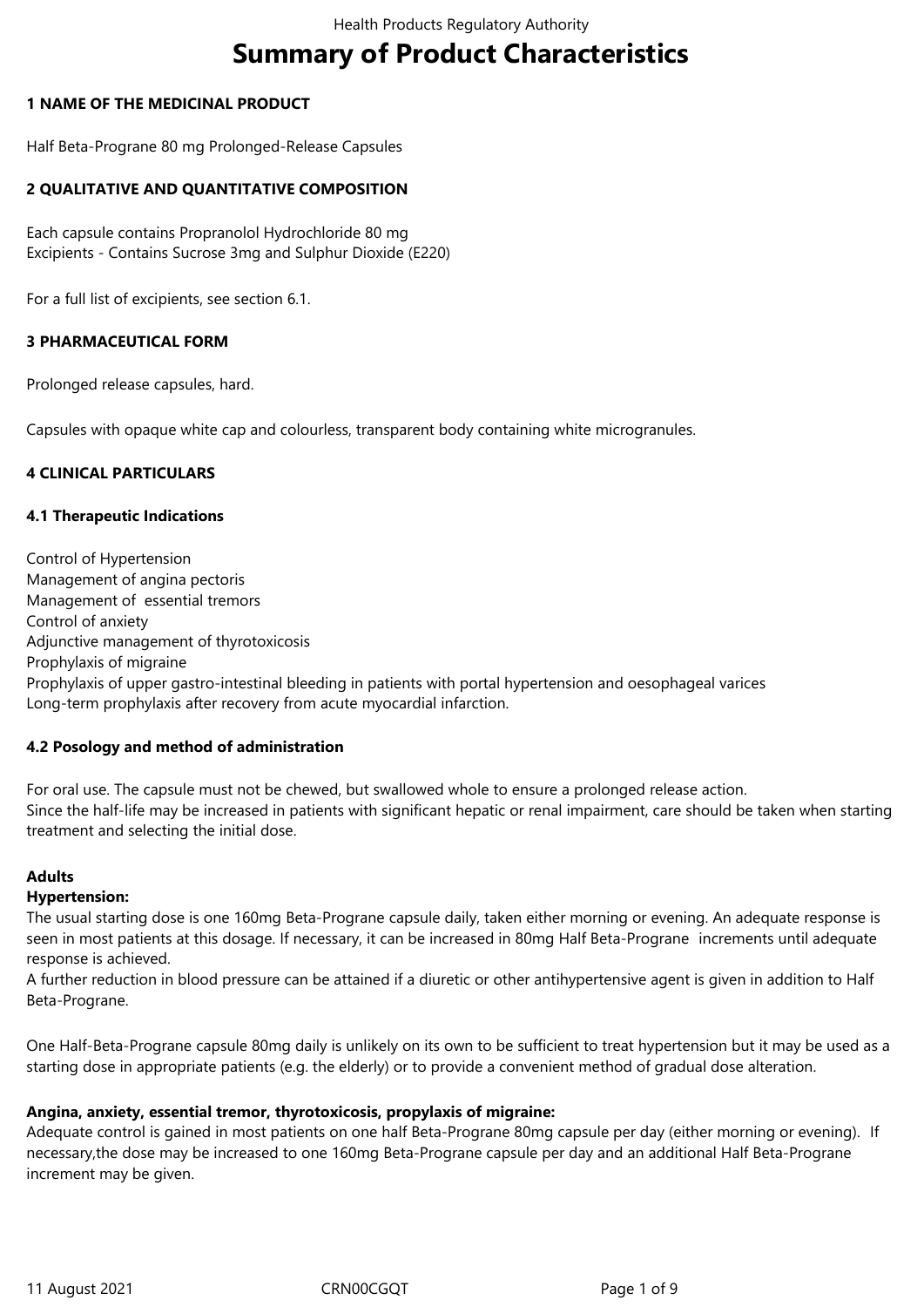Patients who are already established on equivalent daily doses of Beta-Prograne capsules should be transferred to the equivalent doses of 80mg Half Beta-Prograne capsule or 160mg Beta-Prograne capsule taken either morning or evening.

## **Portal Hypertension/Oesophageal varices :**

Dosage should be titrated to achieve approximately 25% reduction in resting heart rate. Dosing should begin with one Half Beta-Prograne 80mg Prolonged-Release Capsule daily, increasing to one Beta-Prograne 160mg Prolonged-Release Capsule daily depending on heart rate response. Further Half Beta-Prograne 80mg Prolonged-Release Capsule increments may be added up to a maximum dose of 320mg once daily.

## **Post Myocardial Infarction:**

Treatment should start between days 5 and 21 after myocardial infarction with an initial dose of one Half Beta-Prograne 40mg tablet four times a day for 2 or 3 days. In order to achieve maximum compliance the total daily dosage of 160mg Beta-Prograne may be given thereafter as a single 160mg Beta-Prograne or two 80mg Half- Beta-Prograne tablet.

## **Renal or hepatic impairment**

Since the half-life may be increased in patients with significant hepatic or renal impairment, care should be taken when starting and selecting the initial dose.

## **Elderly Patients**

Evidence concerning the relation between blood level and age is conflicting. With regard to the elderly, the optimum dose should be individually determined according to clinical response.

## **Children**

Beta-Prograne 160mg Prolonged-Release Capsules and Half Beta-Prograne 80mg Prolonged-Release Capsules are not intended for use in children.

# **4.3 Contraindications**

Beta-Prograne 160mg Prolonged-Release Capsules and Half Beta-Prograne 80mg Prolonged-Release Capsules must not be taken if there is a history of bronchial asthma or bronchospasm.

Bronchospasm can usually be reversed by beta-2 agonist bronchodilators such as salbutamol. Large doses of the beta- 2 agonist bronchodilator may be required to overcome the beta-blockade produced by propranolol and the dose should be titrated according to the clinical response; both intravenous and inhalation administration should be considered. The use of intravenous aminophylline and/or the use of ipratropium, (given by nebuliser), may also be considered.

Glucagon (1 to 2mg given intravenously) has also been reported to produce a bronchodilator effect in asthmatic patients. Oxygen or artificial ventilation may be required in severe cases.

Beta-Prograne 160mg Prolonged-Release Capsules and Half Beta-Prograne 80mg Prolonged-Release Capsules, as with other beta-adrenoceptor blocking drugs, must not be used in patients with any of the following conditions:

- known hypersensitivity to the active substance or any of the excipients listed in section 6.1
- bradycardia
- cardiogenic shock
- hypotension
- metabolic acidosis
- after prolonged fasting
- severe peripheral arterial circulatory disturbances
- second or third degree heart block
- sick sinus syndrome
- untreated phaeochromocytoma
- uncontrolled heart failure or digitalis/diuretic refractory
- Prinzmetal's angina

11 August 2021 **CRNOOCGQT** Page 2 of 9 Beta-prograne 160mg Prolonged-Release Capsules and Half Beta-Prograne 80mg Prolonged-Release Capsules must not be used in patients prone to hypoglycaemia, i.e. patients after prolonged fasting or patients with restricted counter-regulatory reserves. Patients with restricted counter regulatory reserves may have reduced autonomic and hormonal responses to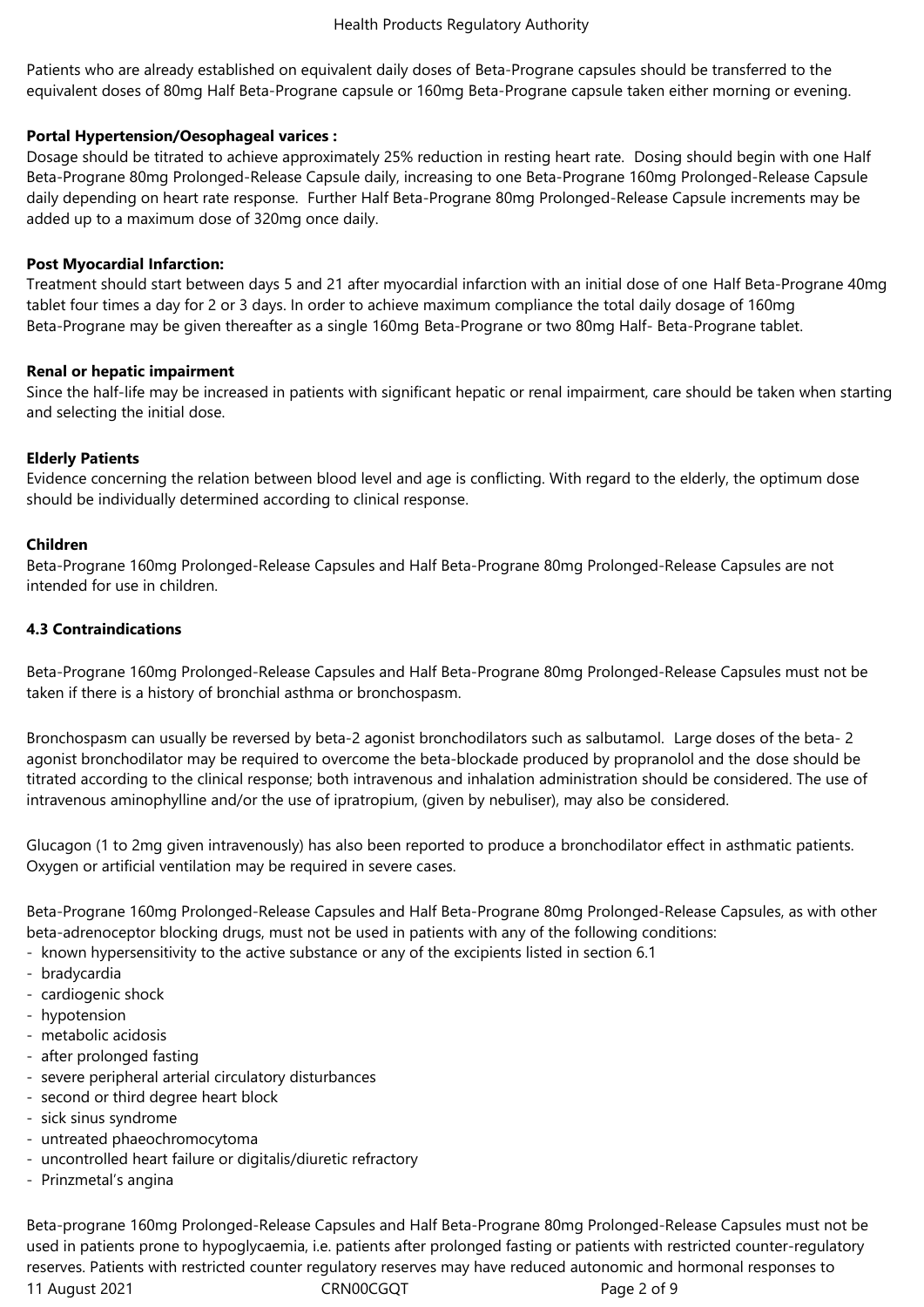hypoglycaemia which includes glycogenolysis, gluconeogenesis and/or impaired modulation of insulin secretion. Patients at risk for an inadequate response to hypoglycaemia includes individuals with malnutrition, prolonged fasting, starvation, chronic liver disease, diabetes and concomitant use of drugs which block the full response to catecholamines.

# **4.4 Special warnings and precautions for use**

Beta-Prograne 160mg Prolonged-Release Capsules or Half Beta-Prograne 80mg Prolonged-release Capsules as with other beta-adrenoceptor blocking drugs:

- Although contra-indicated in uncontrolled heart failure (see Section 4.3) may be used in patients whose signs of heart failure have been controlled. Caution must be exercised in patients whose cardiac reserve is poor.
- Should be used with caution in patients with controlled congestive cardiac failure. Evidence of development of the condition should be regarded as a signal to discontinue therapy.
- Patients with a family or personal history of asthma are at risk of suffering attacks of refractory asthma.
- The initial treatment of severe malignant hypertension should be so designed as to avoid sudden reduction in diastolic pressure with impairment of autoregulatory mechanisms.
- Although contra-indicated in severe peripheral arterial circulatory disturbances (see Section 4.3) may also aggravate less severe peripheral arterial circulatory disturbances.
- Due to its negative effect on conduction time, caution must be exercised if it is given to patients with first degree heart block.
- May block/modify the signs and symptoms of the hypoglycaemia (especially tachycardia). Beta-Prograne 160mg Prolonged-Release Capsules and Half Beta-Prograne 80mg Prolonged-Release Capsules occasionally causes hypoglycaemia, even in non-diabetic patients, e.g., neonates, infants, children, elderly patients, patients on haemodialysis or patients suffering from chronic liver disease and patients suffering from overdose. Severe hypoglycaemia associated with Beta-Prograne 160mg Prolonged-release Capsules and Half-Beta-Prograne 80mg Prolonged-Release Capsules has rarely presented with seizures and/or coma in isolated patients. Caution must be exercised in the concurrent use of Beta-Progane 160mg Prolonged-Release Capsules and Half Beta-Prograne 80mg Prolonged-Release Capsules and hypoglycaemic therapy in diabetic patients. Beta-Prograne 160mg Prolonged-Release Capsules and Half Beta-Prograne 80mg Prolonged-Release Capsules may prolong the hypoglycaemic response to insulin (see Section 4.3).
- May mask the signs of thyrotoxicosis.
- Should not be used in untreated phaeochromocytoma. However, in patients with phaeochromocytoma, an alpha-blocker may be given concomitantly.
- Should be used to treat the elderly with caution starting with a lower dose (see Section 4.2).
- Will reduce heart rate as a result of its pharmacological action. In the rare instances when a treated patient develops symptoms that may be attributable to a slow heart rate, the dose may be reduced.
- Should not be given to patients with uncontrolled or incipient cardiac decompensation.
- Should not be discontinued abruptly in patients suffering from ischaemic heart disease. Either the equivalent dosage of another beta-blocker may be substituted or the withdrawal of Beta-Prograne /Half- Beta-Prograne should be gradual. This can be achieved by first substituting the daily Beta-Prograne dose by the equivalent in Half- Beta-Prograne capsule and then gradually reducing the number of capsules.
- May cause a more severe reaction to a variety of allergens, when given to patients with a history of anaphylactic reaction to such allergens. Such patients may be unresponsive to the usual doses of adrenaline used to treat the allergic reactions.

When a patient is scheduled for surgery and a decision is made to discontinue beta-blocker therapy, this should be done at least 24 hours prior to the procedure.

The risk/benefit of stopping beta blockade should be made for each patient.

Since the half-life may be increased in patients with significant hepatic or renal impairment, caution must be exercised when starting treatment and selecting the initial dose.

Beta-Prograne 160mg Prolonged-Release Capsules and Half Beta-Prograne 80mg Prolonged-Release Capsules must be used with caution in patients with decompensated cirrhosis (see Section 4.2).

When this agent is administered to patients in renal failure, the interval between doses may need to be increased or the dosage reduced to avoid accumulation of drug.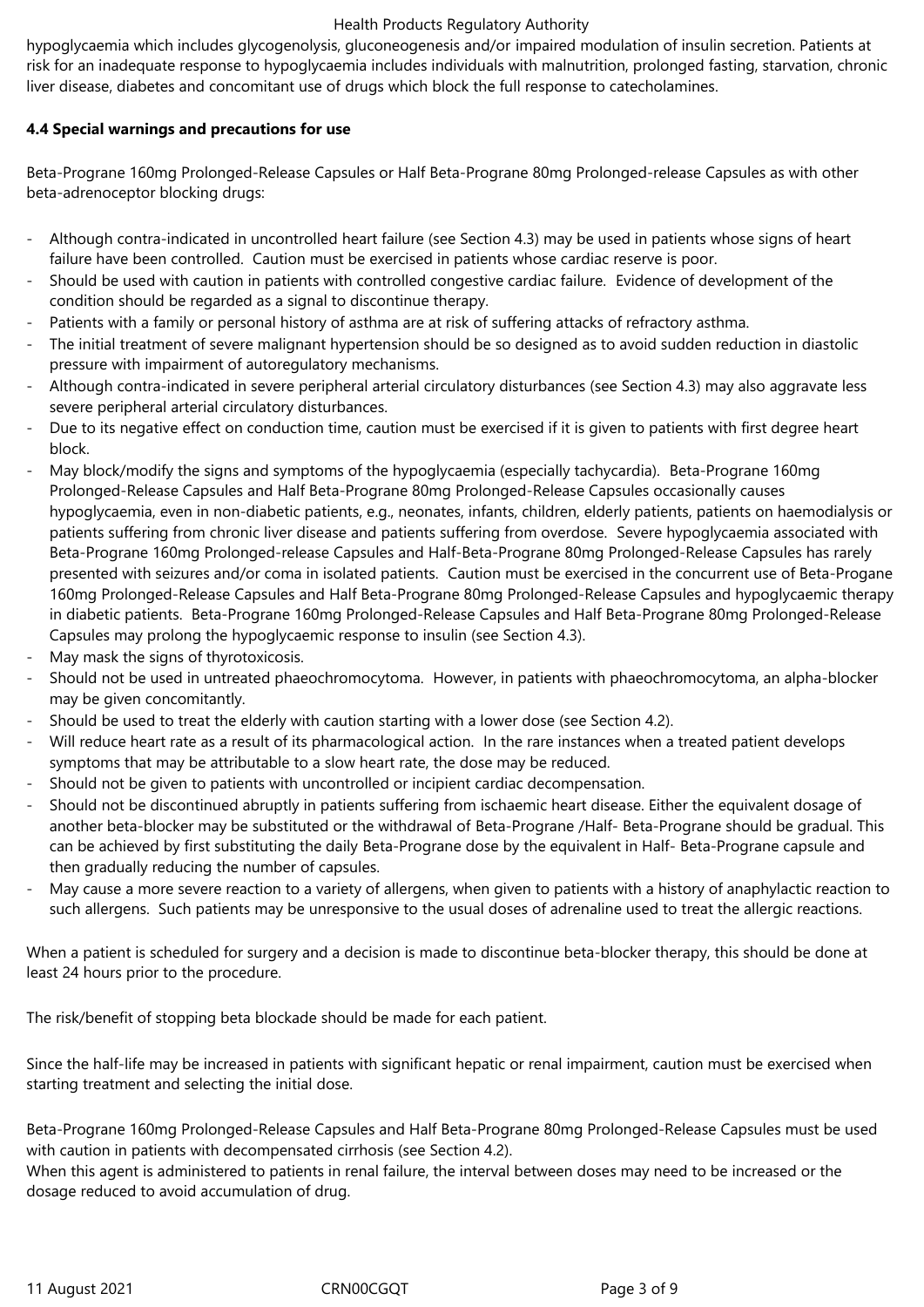In patients with portal hypertension, liver function may deteriorate and hepatic encephalopathy may develop. There have been reports suggesting that treatment with propranolol may increase the risk of developing hepatic encephalopathy (see Section 4.2).

Patients with rare hereditary problems of fructose intolerance, glucose-galactose malabsorption or sucrase-isomaltase insufficiency should not take this medicine.

Patients with rare hypersensitivity for sulphur dioxide should not take this medicine; which may cause hypersensitivity reactions and bronchospasm.

#### **Interference with laboratory tests:**

Beta-Prograne 160mg Prolonged-release Capsules or Half Beta-Prograne 80mg Prolonged-Release Capsules have been reported to interfere with the estimation of serum bilirubin by the diazo method and with the determination of catecholamines by methods using fluorescence.

## **4.5 Interaction with other medicinal products and other forms of interactions**

If Beta-Prograne 160mg Prolonged-Release Capsule and Half Beta-Prograne 80mg Prolonged-Release Capsule is administered in conjunction with other antihypertensives an adjustment of dosage may be required.

Beta-Prograne 160mg Prolonged-Release Capsules and Half Beta-Prograne 80mg Prolonged-Release Capsules modify the tachycardia of hypoglycaemia. Caution must be exercised in the concurrent use of Beta-Prograne 160mg Prolonged-Release Capsules and Half Beta-Prograne 80mg Prolonged-Release Capsules and hypoglycaemic therapy in diabetic patients. Propranolol may prolong the hypoglycaemic response to insulin (see Section 4.3 and 4.4).

Adjustment of dosage of hypoglycaemic agents may be necessary if Beta-Prograne 160mg Prolonged-Release Capsule is given to patients with uncontrolled or 'brittle' diabetes mellitus.

Beta-Prograne 160mg Prolonged-Release Capsules or Half Beta-Prograne 80mg Prolonged-Release Capsules should be used with great caution in patients who are receiving concomitant myocardial depressants such as chloroform, ether or related anaesthetics, antiarrhythmic agents such as quinidine, lidocaine, procainamide (which accentuate depressant effects).

Simultaneous administration of rizatriptan and propranolol can cause an increased rizatriptan AUC and C max by approximately 70-80%. The increased rizatriptan exposure is presumed to be caused by inhibition of first-passage metabolism of rizatriptan through inhibition of monoamine oxidase-A. If both drugs are to be used, a rizatriptan dose of 5 mg has been recommended.

Caution must be exercised when prescribing a beta-adrenoceptor blocking drug with Class 1 antiarrhythmic agents such as disopyramide. Class I anti-arrhythmic drugs (e.g. disopyramide) and amiodarone may have potentiating effect on atrial-conduction time and induce negative inotropic effect.

Digitalis glycosides, in association with beta-adrenoceptor blocking drugs, may increase atrio-ventricular conduction time.

Combined use of beta-adrenoceptor blocking drugs and calcium channel blockers with negative inotropic effects e.g. verapamil, diltiazem, can lead to an exaggeration of these effects, particularly in patients with impaired ventricular function and/or sino-atrial or atrio-ventricular conduction abnormalities.

This may result in severe hypotension, bradycardia and cardiac failure. Neither the beta-adrenoceptor blocking drug nor the calcium channel blocker should be administered intravenously within 48 hours of discontinuing the other.

Concomitant therapy with dihydropyridine calcium channel blockers e.g. nifedipine, may increase the risk of hypotension, and cardiac failure may occur in patients with latent cardiac insufficiency.

Concomitant use of sympathomimetic agents, e.g. adrenaline, may counteract the effect of beta-adrenoceptor blocking drugs. Caution must be exercised in the parenteral administration of preparations containing adrenaline to patients taking beta-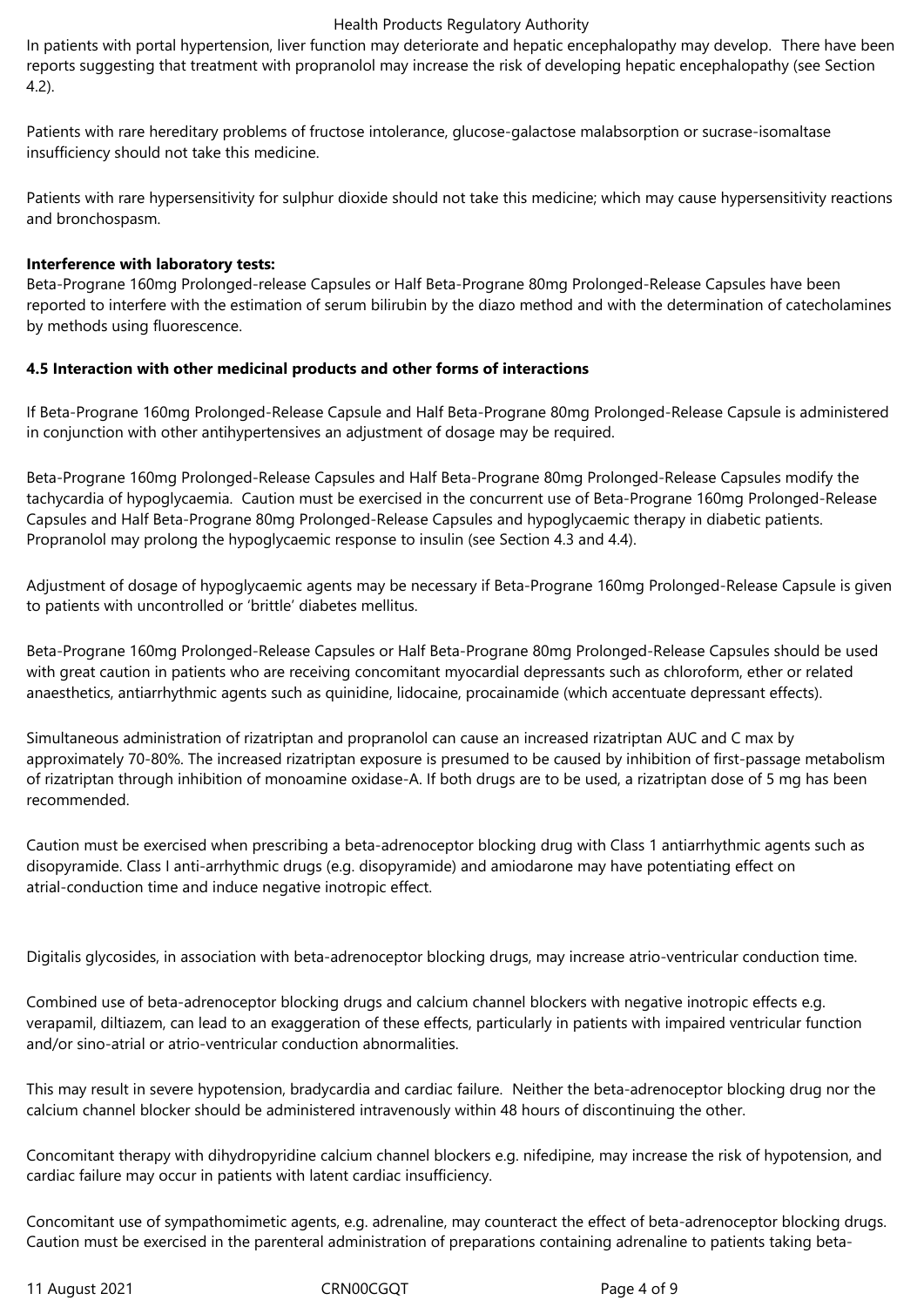adrenoceptor blocking drugs as, in rare cases, vasoconstriction, hypertension and bradycardia may result. Care should also be taken with preparations such as isoprenaline and noradrenaline.

Adrenergic neurone blocking agents (such as guanethidine and reserpine), diuretics and other antihypertensive agents, including the vasodilator group will have an additive effect on the antihypertensive action of the drug.

Administration of Beta-Prograne 160mg Prolonged-Release Capsules and Half Beta-Prograne 80mg Prolonged-Release Capsules during infusion of lignocaine may increase the plasma concentration of lignocaine by approximately 30%. Patients already receiving propranolol tend to have higher lignocaine levels than controls. The combination should be avoided.

Concomitant use of cimetidine will increase plasma levels of propranolol, and concomitant use of alcohol may increase , the plasma levels of propranolol.

Beta-adrenoceptor blocking drugs may exacerbate the rebound hypertension which can follow the withdrawal of clonidine. If the two drugs are co-administered, the beta-adrenoceptor blocking drug should be withdrawn several days before discontinuing clonidine. If replacing clonidine by beta-adrenceptor blocking drug therapy, the introduction of beta-adrenoceptor blocking drugs should be delayed for several days after clonidine administration has stopped.

Caution must be exercised if ergotamine, dihydroergotamine or related compounds are given in combination with propranolol since vasospastic reactions have been reported in a few patients.

Concomitant use of prostaglandin synthetase inhibiting drugs, e.g. ibuprofen or indomethacin, may decrease the hypotensive effects of propranolol.

Concomitant administration of propranolol and chlorpromazine may result in an increase in plasma levels of both drugs. This may lead to an enhanced antipsychotic effect for chlorpromazine and an increased antihypertensive effect for propranolol.

Caution must be exercised when using anaesthetic agents with Beta-Prograne 160mg Prolonged-Release Capsules and Half Beta-Prograne 80mg Prolonged-Release Capsules. The anaesthetist should be informed and the choice of anaesthetic should be the agent with as little negative inotropic activity as possible. Use of beta-adrenoceptor blocking drugs with anaesthetic drugs may result in attenuation of the reflex tachycardia and increase the risk of hypotension. Anaesthetic agents causing myocardial depression are best avoided.

Pharmacokinetic studies have shown that the following agents may interact with propranolol due to effects on enzyme systems in the liver which metabolise propranolol and these agents: quinidine, propafenone, rifampicin, theophylline, warfarin, thioridazine and dihydropyridine calcium channel blockers such as nifedipine, nisoldipine, nicardipine, isradipine and lacidipine. Owing to the fact that blood concentrations of either agent may be affected, dosage adjustments may be needed according to clinical judgement, (see also the interaction above concerning therapy with dihydropyridine calcium channel blockers).

# **4.6 Fertility, pregnancy and lactation**

## **Pregnancy:**

As with all drugs, Beta- Prograne 160mg Prolonged- Release Capsules and Half Beta- Prograne 80mg Prolonged- Release Capsules should not be given during pregnancy unless their use is essential. There is no evidence of teratogenicity.

However beta-adrenoceptor blocking drugs reduce placental perfusion, which may result in intra-uterine foetal death, immature and premature deliveries. In addition, adverse effects (especially hypoglycaemia and bradycardia in the neonate and bradycardia in the foetus) may occur. There is an increased risk of cardiac and pulmonary complications in the neonate in the post-natal period.

## **Lactation:**

Most beta-adrenoceptor blocking drugs particularly lipophilic compounds, will pass into breast milk although to a variable extent. Breast feeding is therefore not recommended following administration of these compounds.

## **4.7 Effects on ability to drive and use machines**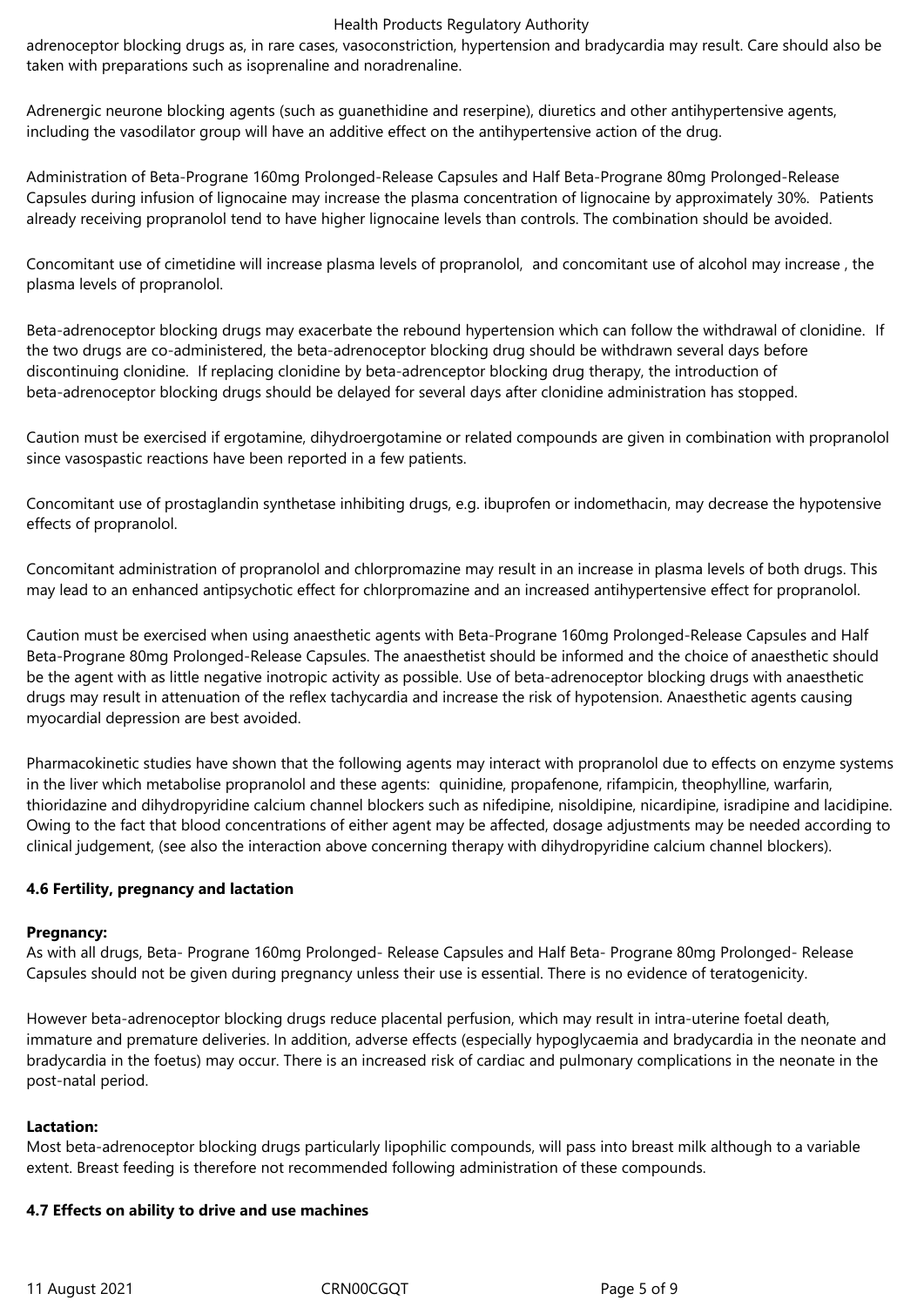There are no studies on the effect of propranolol on the ability to drive. Use is unlikely to result in any impairment of the ability of patients to drive or operate machinery. When driving vehicles or operating machines it should be taken into account that occasionally dizziness or fatigue may occur.

## **4.8 Undesirable effects**

Beta-Prograne 160mg Prolonged-Release Capsules and Half Beta-Prograne 80mg Prolonged-Release Capsules are usually well tolerated. In clinical studiesthe adverse reactions reported are usually attributable to the pharmacological actions of propranolol.

The following possible undesired events, listed by frequency and body system, have been reported:

Common (1 – 9.9%) General: Fatigue and/or lassitude (often transient) Cardiovascular: Bradycardia, cold extremities, Raynaud's phenomenon

CNS: Sleep disturbances, nightmares

Uncommon (0.1-0.9%) GI: Gastrointestinal disturbance, such as nausea, vomiting, diarrhoea.

Rare (0.01-0.09%) General: Dizziness. Blood: Thrombocytopenia. Cardiovascular: Heart failure deterioration, precipitation of heart block, Postural hypotension, which may be associated with syncope, exacerbation of intermittent claudication.

CNS: Hallucinations, psychoses, mood changes, confusion.

Skin: Purpura, alopecia, psoriasiform skin reactions, exacerbation of psoriasis, skin rashes.

Neurological: Paraesthesia.

Eyes: Dry eyes, visual disturbances.

Respiratory: Bronchospasm may occur in patients with bronchial asthma or a history of asthmatic complaints, sometimes with fatal outcome.

## Very rare (<0.01%)

Endocrine system: Hypoglycaemia in elderly patients, patients on haemodialysis, patients on concomitant antidiabetic therapy, patients with prolonged fasting and patients with chronic liver disease has been reported (see Section 4.3, 4.4 and 4.5).

Investigations: An increase in ANA (Antinuclear Antibodies) has been observed, however the clinical relevance of this is not clear.

Nervous system: Isolated reports of myasthenia gravis like syndrome or exacerbation of myasthenia gravis have been reported.

Discontinuance of the drug should be considered if, according to clinical judgement, the well being of the patient is adversely affected by any of the above reactions. Cessation of therapy with a beta-adrenoceptor blocking drug should be gradual. In the rare event of intolerance manifested as bradycardia and hypotension, the drug should be withdrawn and, if necessary, treatment for overdosage instituted.

## Reporting of suspected adverse reactions

Reporting suspected adverse reactions after authorisation of the medicinal product is important. It allows continued monitoring of the benefit/risk balance of the medicinal product. Healthcare professionals are asked to report any suspected

11 August 2021 **CRNOOCGQT** Page 6 of 9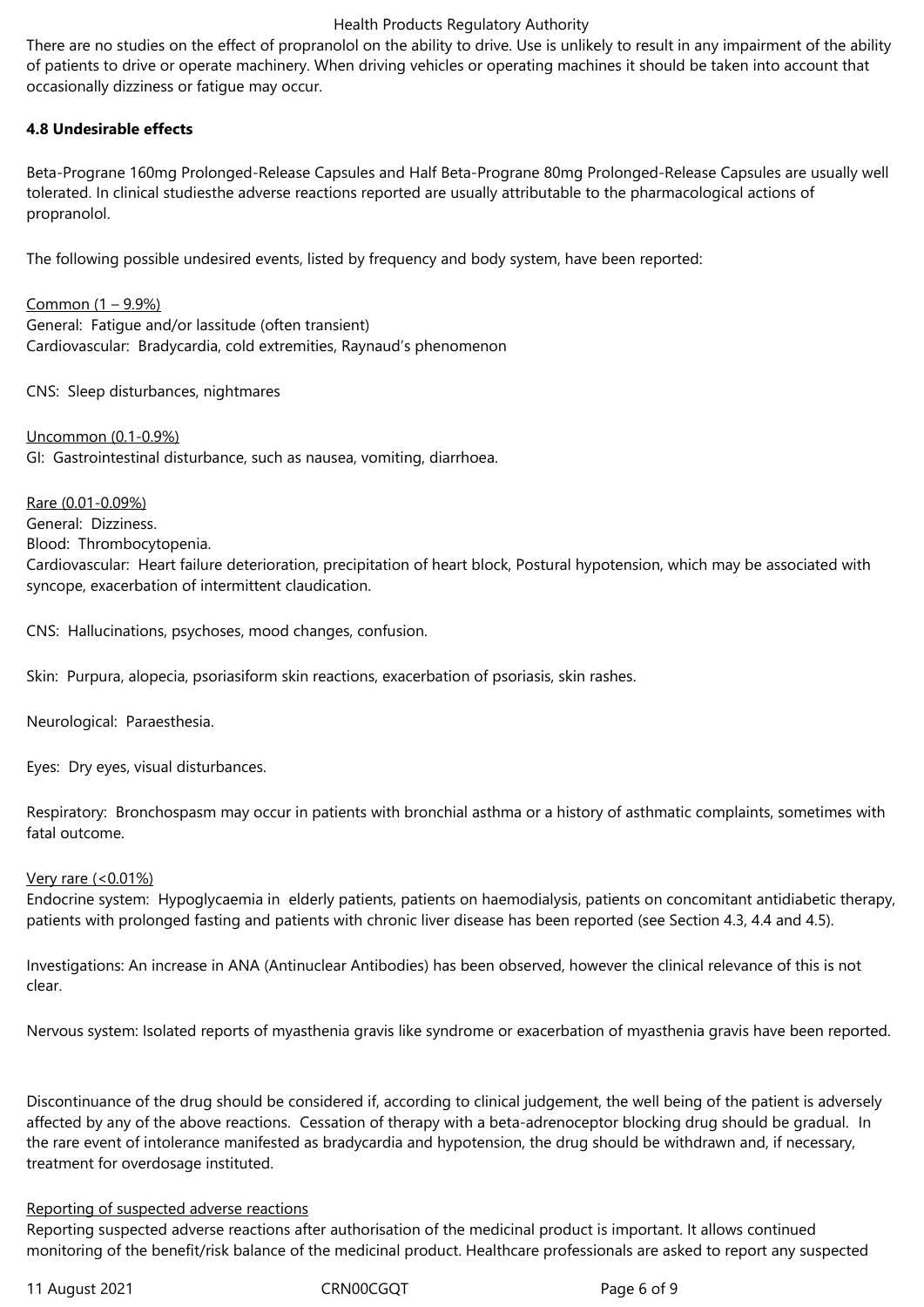## **4.9 Overdose**

The sym[ptoms of over](http://www.hpra.ie/)dosage [may include bradyc](mailto:medsafety@hpra.ie)ardia, hypotension, acute cardiac insufficiency and bronchospasm. General treatment should include: close supervision, treatment in an intensive care ward, the use of gastric lavage, activated charcoal and a laxative to prevent absorption of any drug still present in the gastrointestinal tract, the use of plasma or plasma substitutes to treat hypotension and shock.

Excessive bradycardia can be countered with atropine 1 to 2 mg intravenously and/or a cardiac pacemaker. If necessary, this may be followed by a bolus dose of glucagon 10 mg intravenously. If required, this may be repeated or followed by an intravenous infusion of glucagon 1 to 10 mg/hour depending on response. If no response to glucagon occurs or if glucagon is unavailable, a beta-adrenoceptor stimulant such as dobutamine 2.5 to 10 microgram/kg/minute by intravenous infusion may be given. Dobutamine, because of its positive inotropic effect, could also be used to treat hypotension and acute cardiac insufficiency. It is likely that these doses would be inadequate to reverse the cardiac effects of beta-blockade if a large overdose has been taken. The dose of dobutamine should therefore be increased if necessary to achieve the required response according to the clinical condition of the patient.

## **5 PHARMACOLOGICAL PROPERTIES**

#### **5.1 Pharmacodynamic properties**

Pharmacotherapeutic group: Betablocking agents, non-selective

## ATC Code: C07AA05

Propranolol is a competitive antagonist at both beta<sub>1</sub> and beta<sub>2</sub>-adrenoceptors. It has no agonist activity at the beta-adrenoceptor, but has membrane stabilising activity at concentrations exceeding 1 to 3 mg/litre, though such concentrations are rarely achieved during oral therapy. Competitive beta-adrenoceptor blockade has been demonstrated in man by a parallel shift to the right in the dose-heart rate response curve to beta-agonists such as isoprenaline.

Propranolol, as with other beta-adrenoceptor blocking drugs, has negative inotropic effects, and is therefore contra-indicated in uncontrolled heart failure.

Propranolol is a racemic mixture and the active form is the S (-) isomer. With the exception of inhibition of the conversion of thyroxine to triiodothyronine it is unlikely that any additional ancillary properties possessed by R (+) propranolol, in comparison with the racemic mixture will give rise to different therapeutic effects.

Propranolol is effective and well tolerated in most ethnic populations, although the response may be less in black patients.

The sustained release preparation of propranolol maintains a higher degree of beta<sub>1</sub>-blockade 24 hours after dosing compared with conventional propranolol.

## **5.2 Pharmacokinetic properties**

Propranolol is completely absorbed after oral administration and peak plasma concentrations occur 1-2 hours after dosing in fasting patients. Following oral dosing with the sustained release preparation of propranolol, the blood profile is flatter than after conventional Propranolol tablets but the half-life is increased to between 10 and 20 hours. The liver removes up to 90% of an oral dose with an elimination half-life of 3 to 6 hours. Propranolol is widely and rapidly distributed throughout the body with highest levels occurring in the lungs, liver, kidney, brain and heart. Propranolol is highly protein bound (80 to 95%).

## **5.3 Preclinical safety data**

There is no evidence of teratogenicity with propranolol.

# **6 PHARMACEUTICAL PARTICULARS**

# **6.1 List of excipients**

Neutral microgranules (corn starch, sucrose).

11 August 2021 CRN00CGQT Page 7 of 9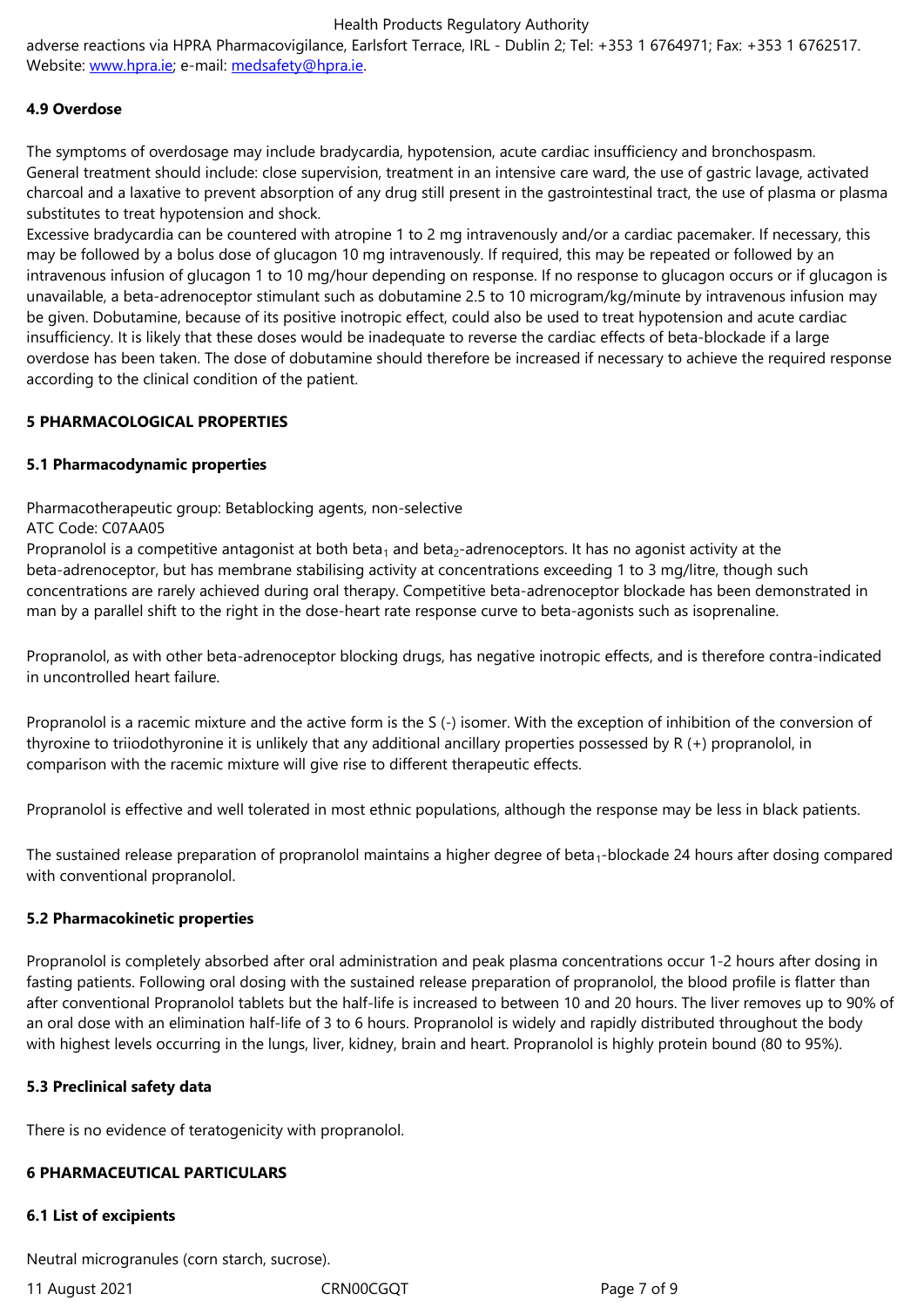Povidone. Ethylcellulose. Talc.

Capsule components: Gelatin. Titanium Dioxide (E171) Sulphur Dioxide (E220)

# **6.2 Incompatibilities**

Not applicable.

# **6.3 Shelf life**

5 years.

## **6.4 Special precautions for storage**

Do not store above 25°C.Store in the original package.

# **6.5 Nature and contents of container**

Blister packs: PVC: Colourless 250 micron thickness Aluminium: 25 microns thickness. 28 capsules per pack, 14 capsules per blister strip.

# **6.6 Special precautions for disposal and other handling**

No special requirements.